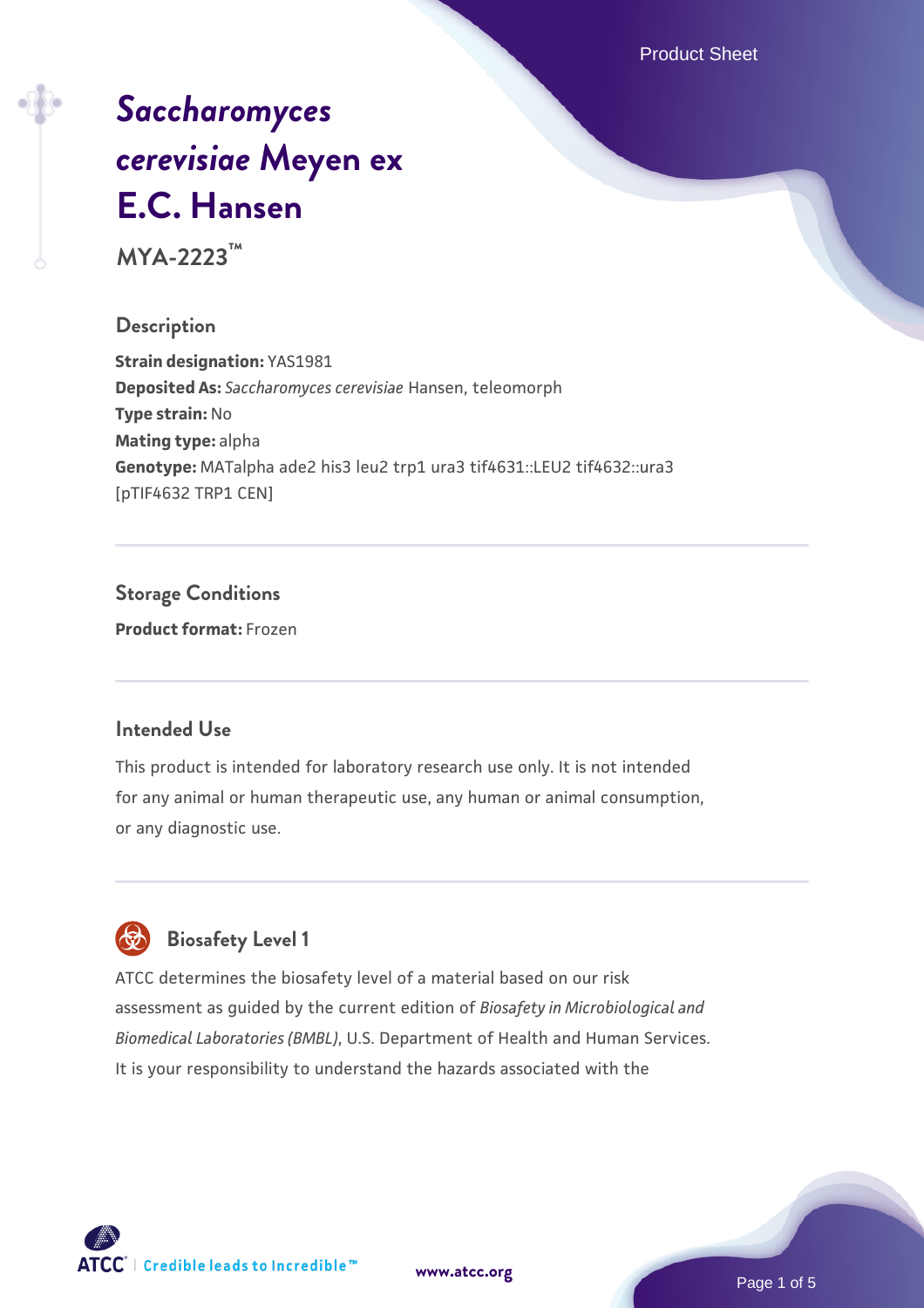### **[Saccharomyces cerevisiae](https://www.atcc.org/products/mya-2223)** [Meyen ex E.C. Hansen](https://www.atcc.org/products/mya-2223) **MYA-2223**

material per your organization's policies and procedures as well as any other applicable regulations as enforced by your local or national agencies.

ATCC highly recommends that appropriate personal protective equipment is always used when handling vials. For cultures that require storage in liquid nitrogen, it is important to note that some vials may leak when submersed in liquid nitrogen and will slowly fill with liquid nitrogen. Upon thawing, the conversion of the liquid nitrogen back to its gas phase may result in the vial exploding or blowing off its cap with dangerous force creating flying debris. Unless necessary, ATCC recommends that these cultures be stored in the vapor phase of liquid nitrogen rather than submersed in liquid nitrogen.

### **Certificate of Analysis**

For batch-specific test results, refer to the applicable certificate of analysis that can be found at www.atcc.org.

### **Growth Conditions**

**Medium:**  [ATCC Medium 1245: YEPD](https://www.atcc.org/-/media/product-assets/documents/microbial-media-formulations/1/2/4/5/atcc-medium-1245.pdf?rev=705ca55d1b6f490a808a965d5c072196) **Temperature:** 25°C

### **Material Citation**

If use of this material results in a scientific publication, please cite the material in the following manner: *Saccharomyces cerevisiae* Meyen ex E.C. Hansen (ATCC MYA-2223)



**[www.atcc.org](http://www.atcc.org)**

Page 2 of 5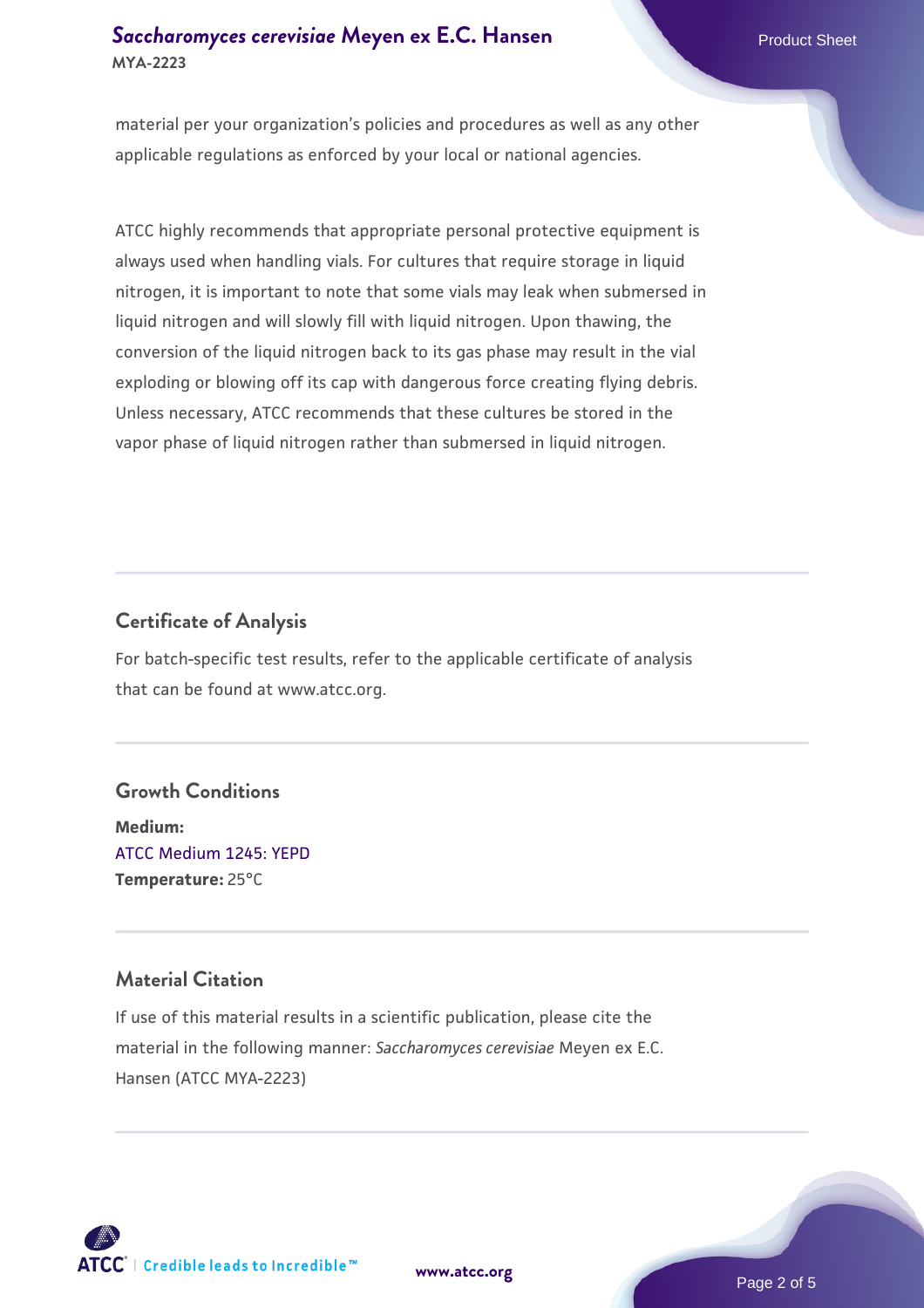## **[Saccharomyces cerevisiae](https://www.atcc.org/products/mya-2223)** [Meyen ex E.C. Hansen](https://www.atcc.org/products/mya-2223)

**MYA-2223**

### **References**

References and other information relating to this material are available at www.atcc.org.

### **Warranty**

The product is provided 'AS IS' and the viability of ATCC® products is warranted for 30 days from the date of shipment, provided that the customer has stored and handled the product according to the information included on the product information sheet, website, and Certificate of Analysis. For living cultures, ATCC lists the media formulation and reagents that have been found to be effective for the product. While other unspecified media and reagents may also produce satisfactory results, a change in the ATCC and/or depositor-recommended protocols may affect the recovery, growth, and/or function of the product. If an alternative medium formulation or reagent is used, the ATCC warranty for viability is no longer valid. Except as expressly set forth herein, no other warranties of any kind are provided, express or implied, including, but not limited to, any implied warranties of merchantability, fitness for a particular purpose, manufacture according to cGMP standards, typicality, safety, accuracy, and/or noninfringement.

### **Disclaimers**

This product is intended for laboratory research use only. It is not intended for any animal or human therapeutic use, any human or animal consumption, or any diagnostic use. Any proposed commercial use is prohibited without a license from ATCC.

While ATCC uses reasonable efforts to include accurate and up-to-date information on this product sheet, ATCC makes no warranties or representations as to its accuracy. Citations from scientific literature and

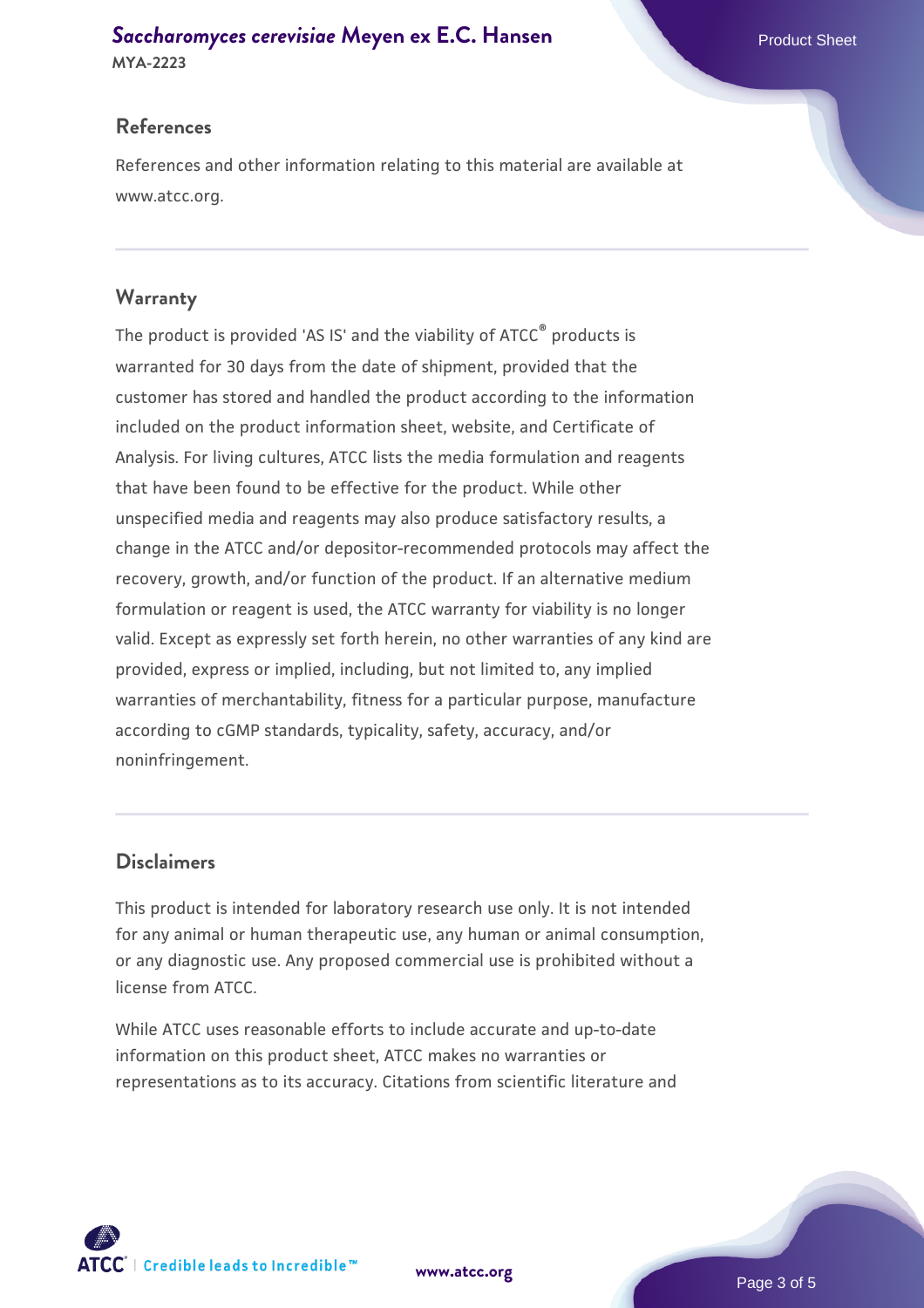patents are provided for informational purposes only. ATCC does not warrant that such information has been confirmed to be accurate or complete and the customer bears the sole responsibility of confirming the accuracy and completeness of any such information.

This product is sent on the condition that the customer is responsible for and assumes all risk and responsibility in connection with the receipt, handling, storage, disposal, and use of the ATCC product including without limitation taking all appropriate safety and handling precautions to minimize health or environmental risk. As a condition of receiving the material, the customer agrees that any activity undertaken with the ATCC product and any progeny or modifications will be conducted in compliance with all applicable laws, regulations, and guidelines. This product is provided 'AS IS' with no representations or warranties whatsoever except as expressly set forth herein and in no event shall ATCC, its parents, subsidiaries, directors, officers, agents, employees, assigns, successors, and affiliates be liable for indirect, special, incidental, or consequential damages of any kind in connection with or arising out of the customer's use of the product. While reasonable effort is made to ensure authenticity and reliability of materials on deposit, ATCC is not liable for damages arising from the misidentification or misrepresentation of such materials.

Please see the material transfer agreement (MTA) for further details regarding the use of this product. The MTA is available at www.atcc.org.

### **Copyright and Trademark Information**

© ATCC 2021. All rights reserved. ATCC is a registered trademark of the American Type Culture Collection.

### **Revision**

This information on this document was last updated on 2021-05-20



**[www.atcc.org](http://www.atcc.org)**